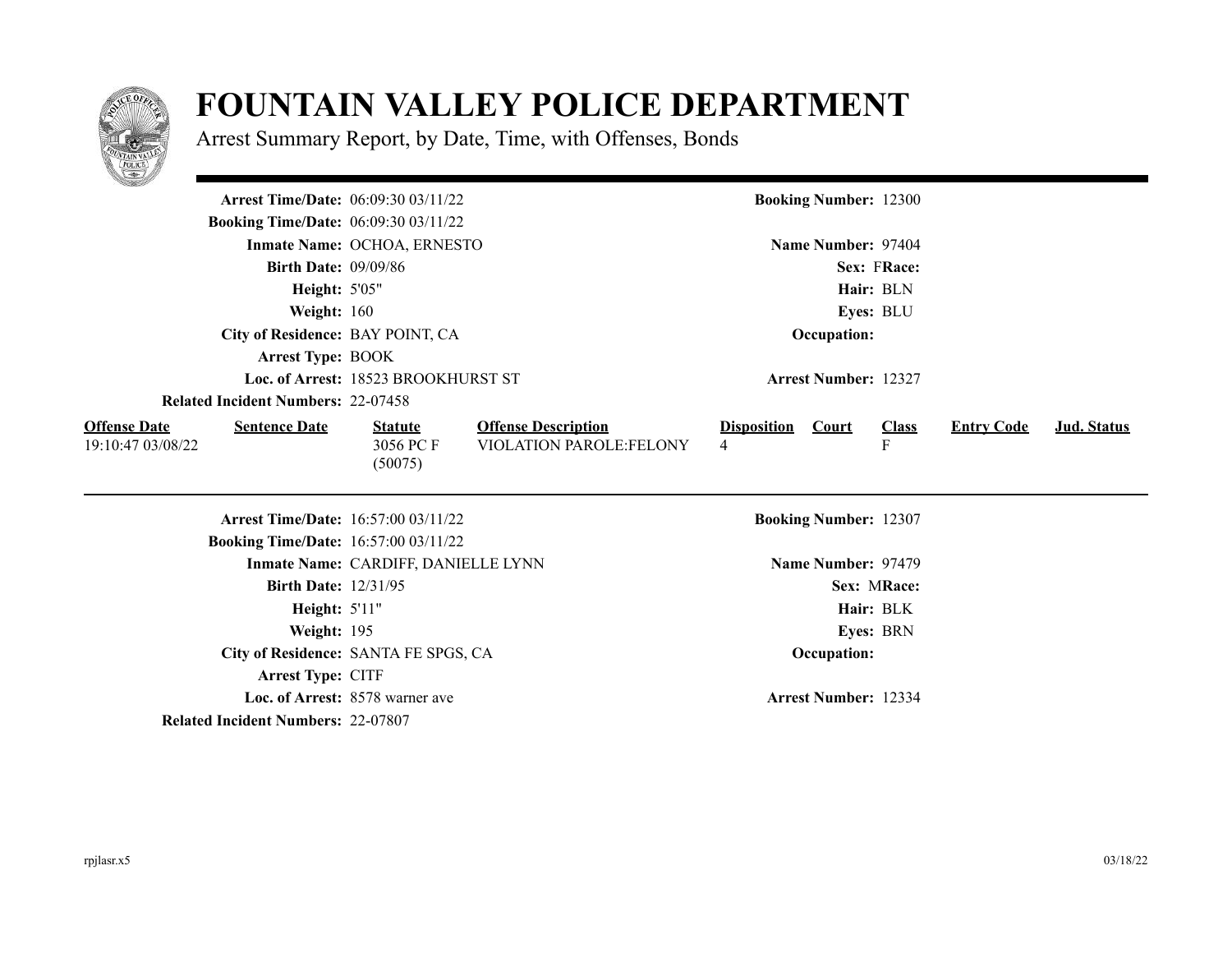| <b>Offense Date</b><br>16:57:00 03/11/22 | <b>Sentence Date</b>                        | <b>Statute</b><br>(35423)           | <b>Offense Description</b><br>11364(A) HS M POSSESS UNLAWFUL<br>PARAPHERNALIA | <b>Disposition</b><br>3 | <b>Court</b>                 | <b>Class</b><br>M | <b>Entry Code</b> | Jud. Status |  |  |
|------------------------------------------|---------------------------------------------|-------------------------------------|-------------------------------------------------------------------------------|-------------------------|------------------------------|-------------------|-------------------|-------------|--|--|
| 16:57:00 03/11/22                        |                                             | (35353)                             | 11377(A) HS M POSSESS CONTROLLED<br><b>SUBSTANCE</b>                          | 3                       |                              | M                 |                   |             |  |  |
|                                          | <b>Arrest Time/Date: 16:57:00 03/11/22</b>  |                                     |                                                                               |                         | <b>Booking Number: 12306</b> |                   |                   |             |  |  |
|                                          | <b>Booking Time/Date: 16:57:00 03/11/22</b> |                                     |                                                                               |                         |                              |                   |                   |             |  |  |
|                                          |                                             |                                     | Inmate Name: VILLEGAS, JONATHON MICHAEL                                       |                         | Name Number: 97480           |                   |                   |             |  |  |
|                                          | <b>Birth Date: 02/04/86</b>                 |                                     |                                                                               |                         |                              | Sex: MRace: W     |                   |             |  |  |
|                                          | Height: 6'04"                               |                                     |                                                                               |                         |                              | Hair: BRO         |                   |             |  |  |
|                                          | Weight: 195                                 |                                     |                                                                               | Eyes: HAZ               |                              |                   |                   |             |  |  |
|                                          | City of Residence: ALISO VIEJO, CA          |                                     |                                                                               |                         | Occupation:                  |                   |                   |             |  |  |
|                                          | Arrest Type: CITF                           |                                     |                                                                               |                         |                              |                   |                   |             |  |  |
| Loc. of Arrest: 8578 warner ave          |                                             |                                     |                                                                               |                         | <b>Arrest Number: 12333</b>  |                   |                   |             |  |  |
|                                          | <b>Related Incident Numbers: 22-07807</b>   |                                     |                                                                               |                         |                              |                   |                   |             |  |  |
| <b>Offense Date</b><br>16:57:00 03/11/22 | <b>Sentence Date</b>                        | <b>Statute</b><br>(35423)           | <b>Offense Description</b><br>11364(A) HS M POSSESS UNLAWFUL<br>PARAPHERNALIA | <b>Disposition</b><br>3 | <b>Court</b>                 | <b>Class</b><br>M | <b>Entry Code</b> | Jud. Status |  |  |
|                                          | <b>Arrest Time/Date: 19:23:52 03/11/22</b>  |                                     |                                                                               |                         | <b>Booking Number: 12303</b> |                   |                   |             |  |  |
|                                          | <b>Booking Time/Date: 19:23:52 03/11/22</b> |                                     |                                                                               |                         |                              |                   |                   |             |  |  |
|                                          |                                             | Inmate Name: DEVOGEL, JAMES ALLEN   |                                                                               |                         | Name Number: 64976           |                   |                   |             |  |  |
|                                          | <b>Birth Date: 01/23/74</b>                 |                                     |                                                                               |                         |                              | Sex: MRace: H     |                   |             |  |  |
|                                          | <b>Height: 5'08"</b>                        |                                     |                                                                               | Hair: BLK               |                              |                   |                   |             |  |  |
|                                          | Weight: 150                                 |                                     |                                                                               |                         |                              | Eyes: BRN         |                   |             |  |  |
|                                          | City of Residence: GARDEN GROVE, CA         |                                     |                                                                               |                         | Occupation:                  |                   |                   |             |  |  |
|                                          | <b>Arrest Type: BOOK</b>                    |                                     |                                                                               |                         |                              |                   |                   |             |  |  |
|                                          |                                             | Loc. of Arrest: 9125 Recreation Cir |                                                                               |                         | <b>Arrest Number: 12330</b>  |                   |                   |             |  |  |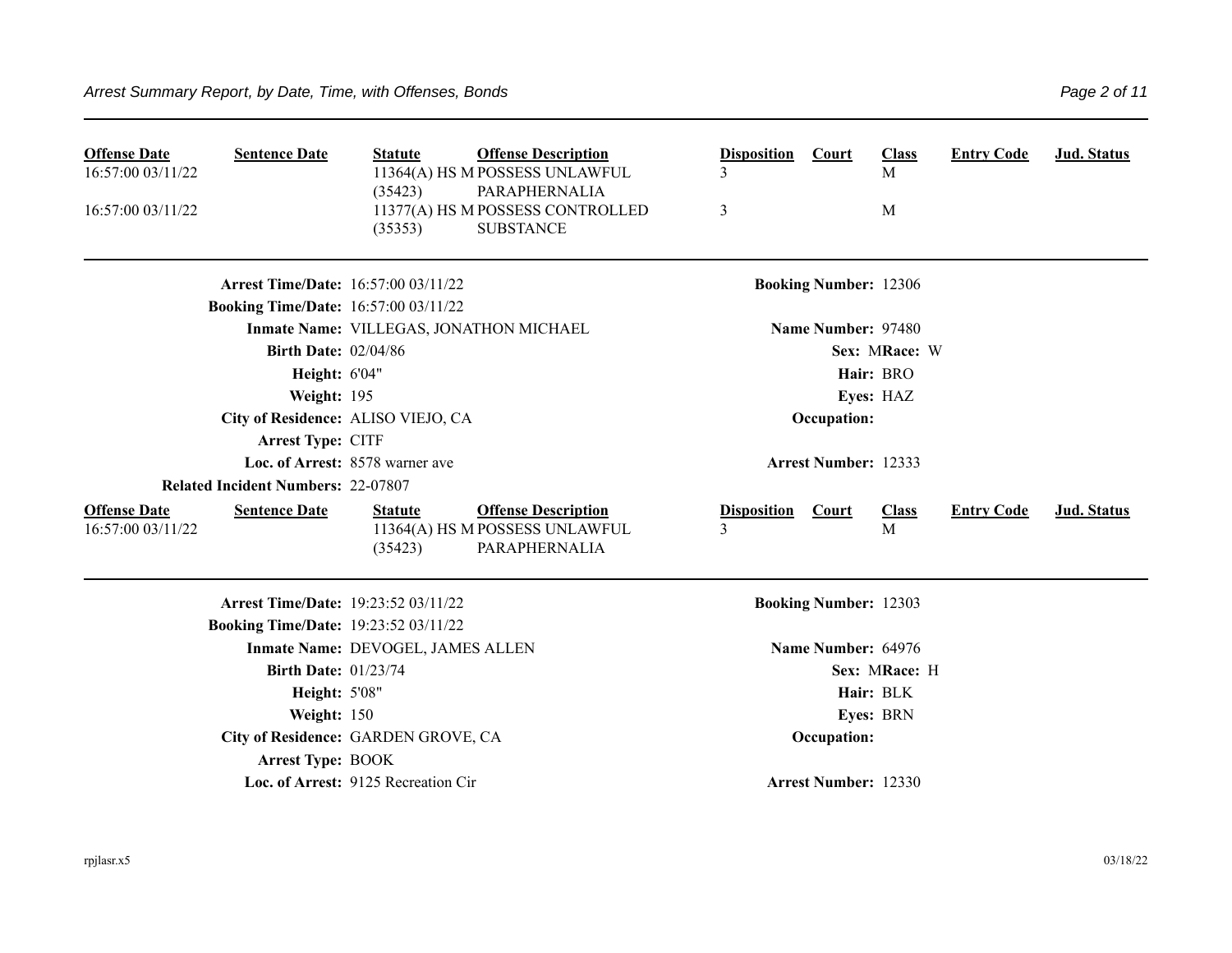|                                          | Related Incident Numbers: 22-07710          |                                          |                                                                                    |                         |                              |                   |                   |             |  |
|------------------------------------------|---------------------------------------------|------------------------------------------|------------------------------------------------------------------------------------|-------------------------|------------------------------|-------------------|-------------------|-------------|--|
| <b>Offense Date</b><br>04:30:00 03/11/22 | <b>Sentence Date</b>                        | <b>Statute</b><br>(35353)                | <b>Offense Description</b><br>11377(A) HS M POSSESS CONTROLLED<br><b>SUBSTANCE</b> | <b>Disposition</b><br>3 | Court                        | <b>Class</b><br>M | <b>Entry Code</b> | Jud. Status |  |
|                                          | <b>Arrest Time/Date: 23:57:03 03/11/22</b>  |                                          |                                                                                    |                         | <b>Booking Number: 12305</b> |                   |                   |             |  |
|                                          | <b>Booking Time/Date: 23:57:03 03/11/22</b> |                                          |                                                                                    |                         |                              |                   |                   |             |  |
|                                          |                                             | Inmate Name: VELASQUEZ, CHRISTIAN FELIPE |                                                                                    |                         | Name Number: 97467           |                   |                   |             |  |
|                                          | <b>Birth Date: 02/02/95</b>                 |                                          |                                                                                    | Sex: MRace:             |                              |                   |                   |             |  |
|                                          | <b>Height: 5'08"</b>                        |                                          |                                                                                    | Hair: BLK               |                              |                   |                   |             |  |
|                                          | Weight: 175                                 |                                          |                                                                                    |                         |                              | Eyes: BRN         |                   |             |  |
|                                          | City of Residence: SANTA ANA, CA            |                                          |                                                                                    |                         | Occupation:                  |                   |                   |             |  |
|                                          | Arrest Type: CITF                           |                                          |                                                                                    |                         |                              |                   |                   |             |  |
|                                          |                                             | Loc. of Arrest: Magnolia/Talbert         |                                                                                    |                         | <b>Arrest Number: 12332</b>  |                   |                   |             |  |
|                                          | <b>Related Incident Numbers: 22-07839</b>   |                                          |                                                                                    |                         |                              |                   |                   |             |  |
| <b>Offense Date</b><br>23:58:17 03/11/22 | <b>Sentence Date</b>                        | <b>Statute</b><br>(35423)                | <b>Offense Description</b><br>11364(A) HS M POSSESS UNLAWFUL<br>PARAPHERNALIA      | <b>Disposition</b><br>3 | Court                        | <b>Class</b><br>M | <b>Entry Code</b> | Jud. Status |  |
|                                          | <b>Arrest Time/Date: 03:50:00 03/12/22</b>  |                                          |                                                                                    |                         | <b>Booking Number: 12309</b> |                   |                   |             |  |
|                                          | <b>Booking Time/Date: 19:20:41 03/12/22</b> |                                          |                                                                                    |                         |                              |                   |                   |             |  |
|                                          |                                             | Inmate Name: GARIBAY, HECTOR             |                                                                                    |                         | Name Number: 97469           |                   |                   |             |  |
|                                          | <b>Birth Date: 05/31/89</b>                 |                                          |                                                                                    |                         |                              | Sex: MRace:       |                   |             |  |
|                                          | Height: 5'09"                               |                                          |                                                                                    |                         |                              | Hair: BLK         |                   |             |  |
|                                          | Weight: 150                                 |                                          |                                                                                    |                         |                              | Eyes: BRN         |                   |             |  |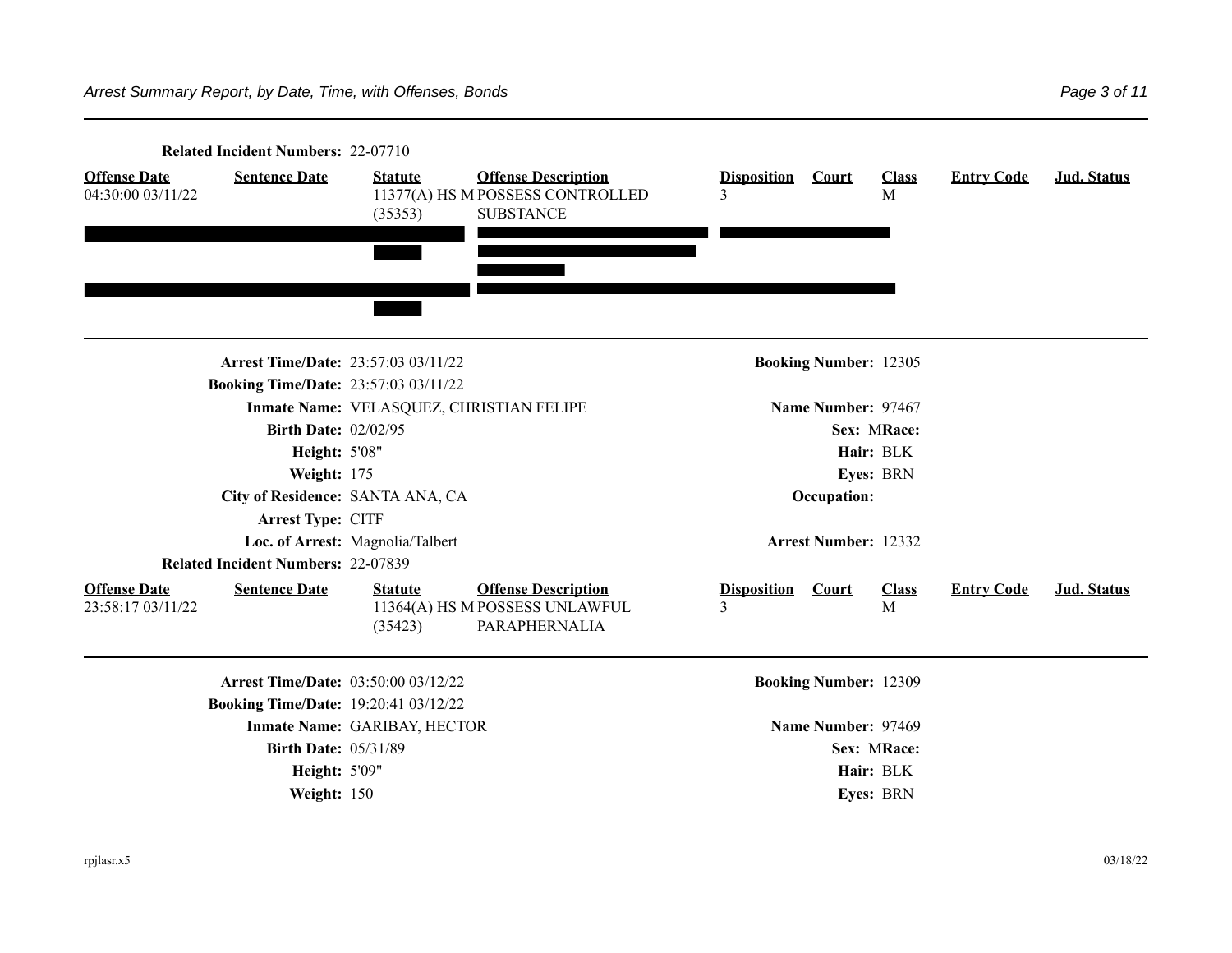|                                                                                                         | City of Residence: SANTA MONICA, CA<br>Arrest Type: CITF<br><b>Related Incident Numbers: 22-07869</b>                                            | Loc. of Arrest: NEWLAND / WARNER                                 |                                                                                                                                                                             |                         | Occupation:<br><b>Arrest Number: 12336</b>         |                                       |                   |                                  |
|---------------------------------------------------------------------------------------------------------|--------------------------------------------------------------------------------------------------------------------------------------------------|------------------------------------------------------------------|-----------------------------------------------------------------------------------------------------------------------------------------------------------------------------|-------------------------|----------------------------------------------------|---------------------------------------|-------------------|----------------------------------|
| <b>Offense Date</b><br>03:50:00 03/12/22                                                                | <b>Sentence Date</b>                                                                                                                             | <b>Statute</b><br>(35353)                                        | <b>Offense Description</b><br>11377(A) HS M POSSESS CONTROLLED<br><b>SUBSTANCE</b>                                                                                          | <b>Disposition</b><br>3 | Court                                              | <b>Class</b><br>M                     | <b>Entry Code</b> | Jud. Status                      |
|                                                                                                         | <b>Arrest Time/Date: 05:42:00 03/12/22</b><br><b>Booking Time/Date: 20:10:43 03/12/22</b>                                                        |                                                                  |                                                                                                                                                                             |                         | <b>Booking Number: 12310</b>                       |                                       |                   |                                  |
|                                                                                                         | <b>Birth Date: 07/21/99</b><br><b>Height: 5'07"</b><br>Weight: 180<br>City of Residence: SANTA ANA, CA                                           | Inmate Name: LEYVA-JIMENEZ, CARLOS                               |                                                                                                                                                                             |                         | Name Number: 97471<br>Occupation:                  | Sex: MRace:<br>Hair: BLK<br>Eyes: BRN |                   |                                  |
|                                                                                                         | Arrest Type: CITS<br><b>Related Incident Numbers: 22-07874</b>                                                                                   | Loc. of Arrest: 16061 BROOKHURST                                 |                                                                                                                                                                             |                         | <b>Arrest Number: 12337</b>                        |                                       |                   |                                  |
| <b>Offense Date</b><br>05:42:00 03/12/22<br>05:42:00 03/12/22<br>05:42:00 03/12/22<br>05:42:00 03/12/22 | <b>Sentence Date</b>                                                                                                                             | <b>Statute</b><br>12500(a)<br>23152(a)<br>(42088)<br><b>TIME</b> | <b>Offense Description</b><br>Driving without valid driver lic<br>Driving under influence alcohol<br>23152(B) VC MDUI ALCOHOL/0.08 PERCENT<br>Record for Time Tracking Only | <b>Disposition</b>      | Court                                              | <b>Class</b><br>M<br>M<br>M           | <b>Entry Code</b> | <b>Jud. Status</b><br><b>OUT</b> |
|                                                                                                         | <b>Arrest Time/Date: 07:30:00 03/12/22</b><br><b>Booking Time/Date: 07:30:00 03/12/22</b><br><b>Birth Date: 01/09/92</b><br><b>Height: 5'06"</b> | Inmate Name: LUNA, DAVID ANDREW                                  |                                                                                                                                                                             |                         | <b>Booking Number: 12308</b><br>Name Number: 97483 | Sex: MRace: H<br>Hair: BLK            |                   |                                  |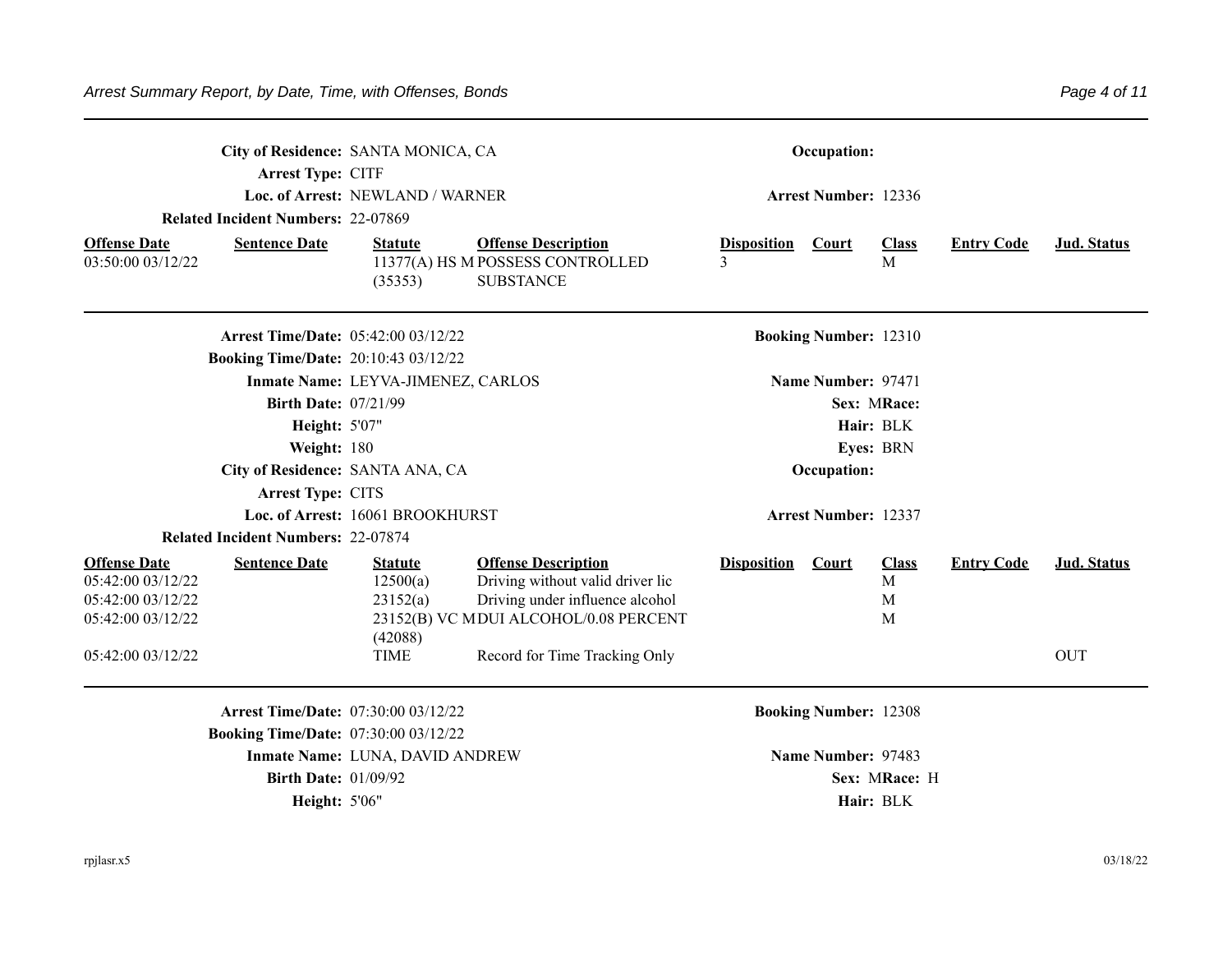|                                          | Weight: 187<br>City of Residence: GARDEN GROVE, CA<br><b>Arrest Type: BOOK</b><br>Loc. of Arrest: $9025$ Warner Ave #A<br><b>Related Incident Numbers: 22-07879</b> |                                       |                                                                                                      | Eyes: BRN<br>Occupation:<br><b>Arrest Number: 12335</b> |                              |                   |                   |                    |
|------------------------------------------|---------------------------------------------------------------------------------------------------------------------------------------------------------------------|---------------------------------------|------------------------------------------------------------------------------------------------------|---------------------------------------------------------|------------------------------|-------------------|-------------------|--------------------|
| <b>Offense Date</b><br>07:30:00 03/12/22 | <b>Sentence Date</b>                                                                                                                                                | <b>Statute</b><br>242 PC M<br>(13048) | <b>Offense Description</b><br><b>BATTERY ON PERSON</b>                                               | <b>Disposition</b><br>3                                 | Court                        | <b>Class</b><br>M | <b>Entry Code</b> | Jud. Status        |
| 07:30:00 03/12/22                        |                                                                                                                                                                     | WARRANT<br>NFV (MISD)                 | NON FV WARRANT (MISD)                                                                                | $\overline{2}$                                          |                              | $\Omega$          |                   |                    |
|                                          | <b>Arrest Time/Date: 09:13:00 03/12/22</b>                                                                                                                          |                                       |                                                                                                      |                                                         | <b>Booking Number: 12312</b> |                   |                   |                    |
|                                          | <b>Booking Time/Date: 09:13:00 03/12/22</b>                                                                                                                         |                                       |                                                                                                      |                                                         |                              |                   |                   |                    |
|                                          |                                                                                                                                                                     | Inmate Name: HERNANDEZ, JORGE ESTEBAN |                                                                                                      | Name Number: 97474                                      |                              |                   |                   |                    |
|                                          | <b>Birth Date: 11/23/77</b>                                                                                                                                         |                                       |                                                                                                      |                                                         |                              | Sex: FRace: A     |                   |                    |
|                                          | <b>Height: 5'05"</b>                                                                                                                                                |                                       |                                                                                                      |                                                         |                              | Hair: BLK         |                   |                    |
|                                          | Weight: 150                                                                                                                                                         |                                       |                                                                                                      |                                                         |                              | Eyes: BRO         |                   |                    |
|                                          | City of Residence: WILMINGTON, CA                                                                                                                                   |                                       |                                                                                                      |                                                         | Occupation:                  |                   |                   |                    |
|                                          | <b>Arrest Type: BOOK</b>                                                                                                                                            |                                       |                                                                                                      |                                                         |                              |                   |                   |                    |
|                                          | Loc. of Arrest: 11100 Warner                                                                                                                                        |                                       |                                                                                                      |                                                         | <b>Arrest Number: 12339</b>  |                   |                   |                    |
|                                          | <b>Related Incident Numbers: 22-07883</b>                                                                                                                           |                                       |                                                                                                      |                                                         |                              |                   |                   |                    |
| <b>Offense Date</b><br>09:13:00 03/12/22 | <b>Sentence Date</b>                                                                                                                                                | <b>Statute</b><br>(24054)             | <b>Offense Description</b><br>10851(A) VC F TAKE VEHICLE W/O OWNER'S<br><b>CONSENT/VEHICLE THEFT</b> | <b>Disposition</b><br>$\overline{4}$                    | Court                        | <b>Class</b><br>F | <b>Entry Code</b> | <b>Jud.</b> Status |

**Arrest Time/Date:** 13:27:05 03/12/22 **Booking Number:** 12321 **Booking Time/Date:** 09:27:05 03/17/22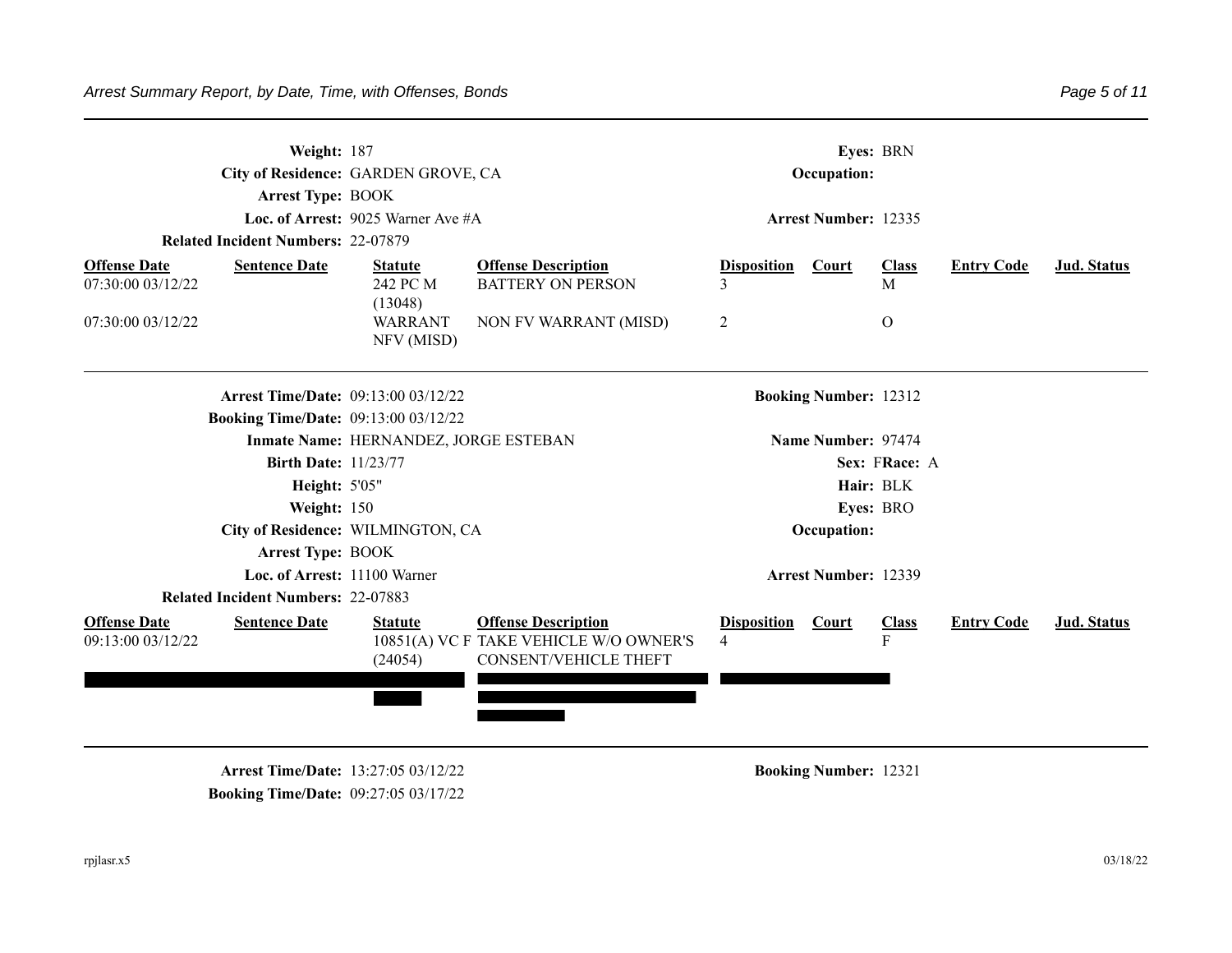|                                                               |                                             | Inmate Name: NGUYEN, PHUONG THAO               |                                                                                                                                         |                              | Name Number: 67117           |                        |                   |             |
|---------------------------------------------------------------|---------------------------------------------|------------------------------------------------|-----------------------------------------------------------------------------------------------------------------------------------------|------------------------------|------------------------------|------------------------|-------------------|-------------|
|                                                               | <b>Birth Date: 07/04/79</b>                 |                                                |                                                                                                                                         |                              |                              | Sex: MRace:            |                   |             |
|                                                               | Height: 6'02"                               |                                                |                                                                                                                                         |                              |                              | Hair: RED              |                   |             |
|                                                               | Weight: 200                                 |                                                |                                                                                                                                         |                              |                              | Eyes: BLU              |                   |             |
|                                                               | City of Residence: GARDEN GROVE, CA         |                                                |                                                                                                                                         |                              | Occupation:                  |                        |                   |             |
|                                                               | <b>Arrest Type: BOOK</b>                    |                                                |                                                                                                                                         |                              |                              |                        |                   |             |
|                                                               |                                             | Loc. of Arrest: 16428 Everest Cir              |                                                                                                                                         |                              | <b>Arrest Number: 12348</b>  |                        |                   |             |
|                                                               | <b>Related Incident Numbers: 22-07907</b>   |                                                |                                                                                                                                         |                              |                              |                        |                   |             |
| <b>Offense Date</b><br>13:28:00 03/12/22                      | <b>Sentence Date</b>                        | <b>Statute</b><br><b>WARRANT</b><br><b>NFV</b> | <b>Offense Description</b><br>NON FV WARRANT (FELONY)                                                                                   | <b>Disposition Court</b>     |                              | <b>Class</b><br>F      | <b>Entry Code</b> | Jud. Status |
|                                                               | Arrest Time/Date: 21:20:00 03/12/22         |                                                |                                                                                                                                         |                              | <b>Booking Number: 12311</b> |                        |                   |             |
|                                                               | <b>Booking Time/Date: 21:20:00 03/12/22</b> |                                                |                                                                                                                                         |                              |                              |                        |                   |             |
|                                                               |                                             | Inmate Name: NILES, RYAN CRAIG                 |                                                                                                                                         |                              | Name Number: 97484           |                        |                   |             |
|                                                               | <b>Birth Date: 08/11/91</b>                 |                                                |                                                                                                                                         |                              |                              | Sex: MRace: H          |                   |             |
|                                                               | Height: 6'03"                               |                                                |                                                                                                                                         |                              |                              | Hair: BLK              |                   |             |
|                                                               | Weight: 210                                 |                                                |                                                                                                                                         |                              |                              | Eyes: BLK              |                   |             |
|                                                               | City of Residence: NEEDLES, CA              |                                                |                                                                                                                                         |                              | Occupation:                  |                        |                   |             |
|                                                               | Arrest Type: CITF                           |                                                |                                                                                                                                         |                              |                              |                        |                   |             |
|                                                               | Loc. of Arrest: SLATER/OAK                  |                                                |                                                                                                                                         |                              | <b>Arrest Number: 12338</b>  |                        |                   |             |
|                                                               | Related Incident Numbers: 22-07949          |                                                |                                                                                                                                         |                              |                              |                        |                   |             |
| <b>Offense Date</b><br>21:20:00 03/12/22<br>21:20:00 03/12/22 | <b>Sentence Date</b>                        | <b>Statute</b><br>(35422)<br>(35423)           | <b>Offense Description</b><br>11350(A) HS M POSSESS NARCOTIC<br>CONTROLLED SUBSTANCE<br>11364(A) HS M POSSESS UNLAWFUL<br>PARAPHERNALIA | <b>Disposition</b><br>3<br>3 | Court                        | <b>Class</b><br>M<br>M | <b>Entry Code</b> | Jud. Status |

**Arrest Time/Date:** 08:36:27 03/14/22 **Booking Number:** 12313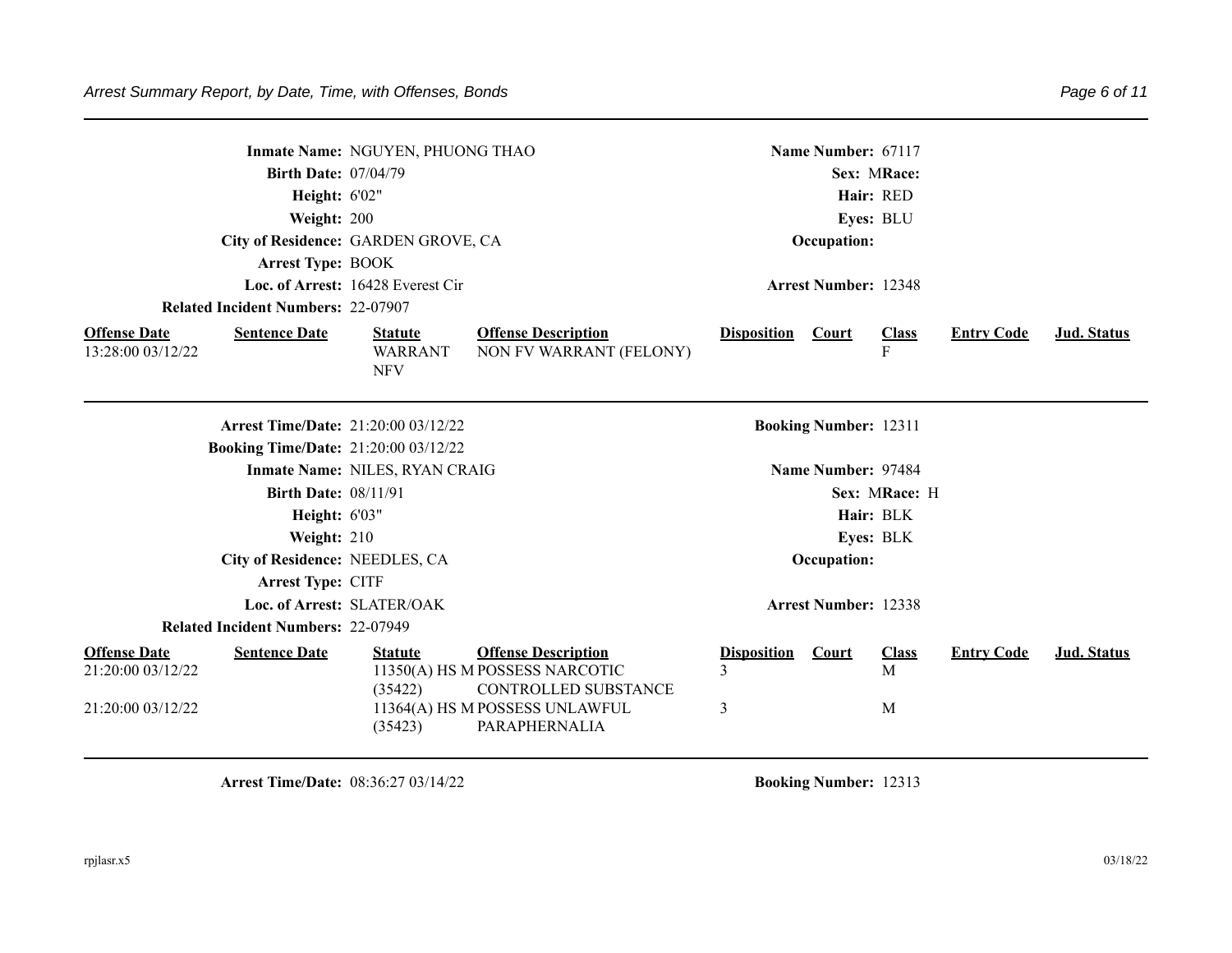| <b>Booking Time/Date: 08:36:27 03/14/22</b>                      |                                                |                                                                               |                                      |                              |                           |                   |                    |  |
|------------------------------------------------------------------|------------------------------------------------|-------------------------------------------------------------------------------|--------------------------------------|------------------------------|---------------------------|-------------------|--------------------|--|
|                                                                  | Inmate Name: VILLALPANDO, ISSAC SANCHEZ        |                                                                               |                                      | Name Number: 31198           |                           |                   |                    |  |
| <b>Birth Date: 11/10/83</b>                                      |                                                |                                                                               |                                      |                              | Sex: MRace: H             |                   |                    |  |
| Height: 6'00"                                                    |                                                |                                                                               |                                      |                              | Hair: BRO                 |                   |                    |  |
| Weight: 200                                                      |                                                |                                                                               |                                      |                              | Eyes: BRO                 |                   |                    |  |
|                                                                  | City of Residence: WESTMINSTER, CA             |                                                                               |                                      | Occupation:                  |                           |                   |                    |  |
| <b>Arrest Type:</b>                                              |                                                |                                                                               |                                      |                              |                           |                   |                    |  |
|                                                                  | Loc. of Arrest: WESTMNSTER/WILLOW              |                                                                               |                                      | <b>Arrest Number: 12340</b>  |                           |                   |                    |  |
| <b>Related Incident Numbers: 22-07631</b>                        |                                                |                                                                               |                                      |                              |                           |                   |                    |  |
| <b>Offense Date</b><br><b>Sentence Date</b><br>11:00:00 03/10/22 | <b>Statute</b><br>(35423)                      | <b>Offense Description</b><br>11364(A) HS M POSSESS UNLAWFUL<br>PARAPHERNALIA | <b>Disposition</b>                   | <b>Court</b>                 | <b>Class</b><br>M         | <b>Entry Code</b> | <b>Jud.</b> Status |  |
| 11:00:00 03/10/22                                                |                                                | 11377(A) HS F POSSESS CONTROLLED<br><b>SUBSTANCE</b>                          |                                      |                              | ${\bf F}$                 |                   |                    |  |
| 11:00:00 03/10/22                                                | (35172)<br><b>WARRANT</b>                      | FV WARRANT (FELONY)                                                           |                                      |                              | $\boldsymbol{\mathrm{F}}$ |                   |                    |  |
|                                                                  | <b>Arrest Time/Date: 19:36:18 03/14/22</b>     |                                                                               |                                      | <b>Booking Number: 12314</b> |                           |                   |                    |  |
| <b>Booking Time/Date: 18:46:27 03/14/22</b>                      |                                                |                                                                               |                                      |                              |                           |                   |                    |  |
|                                                                  | Inmate Name: CARRASCO, SANTIAGO                |                                                                               |                                      | Name Number: 97516           |                           |                   |                    |  |
| <b>Birth Date: 03/30/88</b>                                      |                                                |                                                                               |                                      |                              | Sex: MRace: V             |                   |                    |  |
| Height: 5'06"                                                    |                                                |                                                                               |                                      |                              | Hair: BLK                 |                   |                    |  |
| Weight: 140                                                      |                                                |                                                                               |                                      |                              | Eyes: BRN                 |                   |                    |  |
| City of Residence: ,                                             |                                                |                                                                               |                                      | Occupation:                  |                           |                   |                    |  |
| <b>Arrest Type: BOOK</b>                                         |                                                |                                                                               |                                      |                              |                           |                   |                    |  |
|                                                                  | Loc. of Arrest: HARBOR/HEIL                    |                                                                               |                                      | <b>Arrest Number: 12341</b>  |                           |                   |                    |  |
| <b>Related Incident Numbers: 22-08195</b>                        |                                                |                                                                               |                                      |                              |                           |                   |                    |  |
| <b>Offense Date</b><br><b>Sentence Date</b><br>18:46:00 03/14/22 | <b>Statute</b><br><b>WARRANT</b><br><b>NFV</b> | <b>Offense Description</b><br>NON FV WARRANT (FELONY)                         | <b>Disposition</b><br>$\mathfrak{D}$ | <b>Court</b>                 | <b>Class</b><br>$\Omega$  | <b>Entry Code</b> | Jud. Status        |  |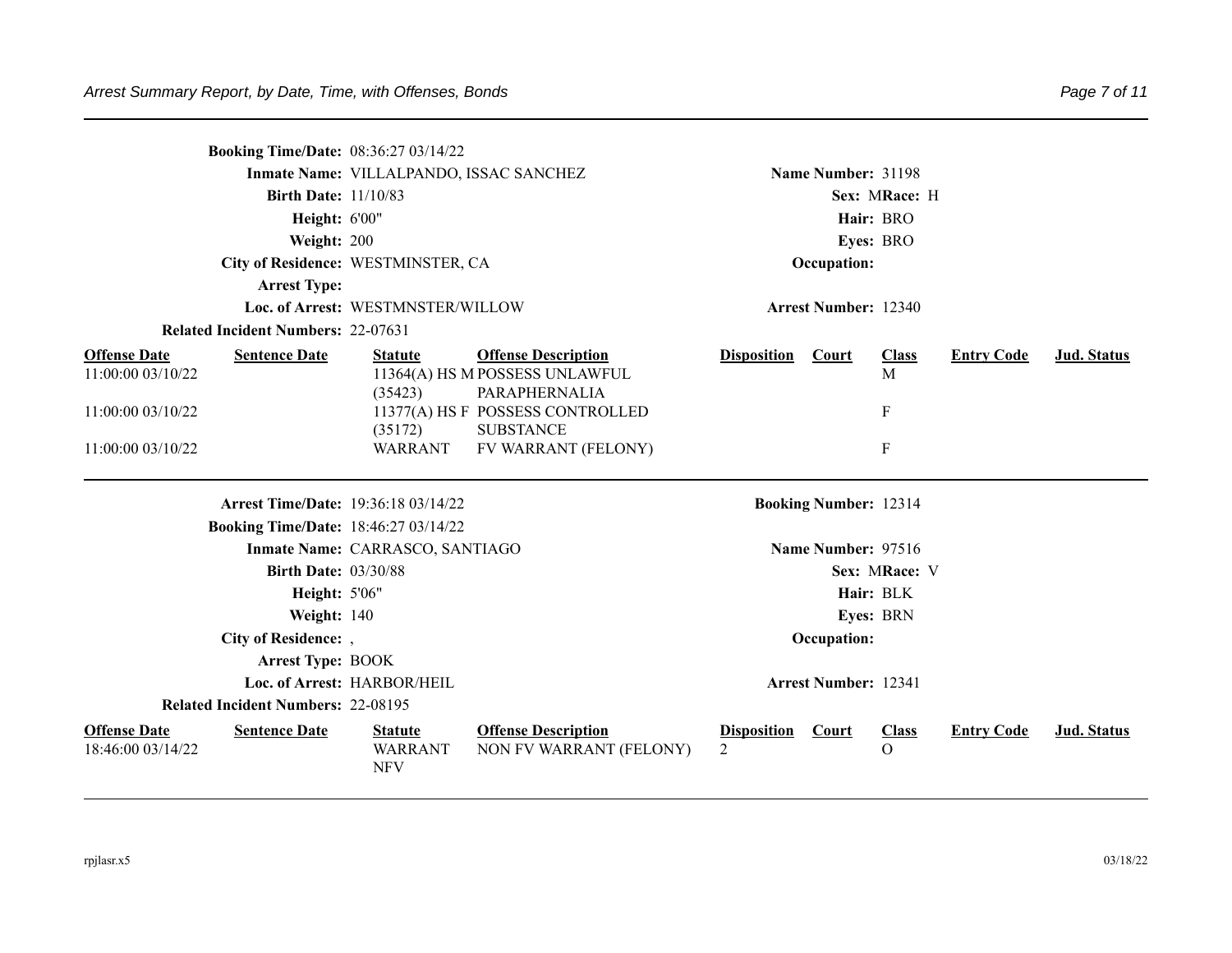| <b>Booking Time/Date: 08:49:17 03/15/22</b>                      | <b>Arrest Time/Date: 08:49:17 03/15/22</b>  |                                                                                 |                    | <b>Booking Number: 12315</b> |                   |                   |             |
|------------------------------------------------------------------|---------------------------------------------|---------------------------------------------------------------------------------|--------------------|------------------------------|-------------------|-------------------|-------------|
|                                                                  | Inmate Name: HUYNH, KHOA DANG               |                                                                                 |                    | Name Number: 97510           |                   |                   |             |
| <b>Birth Date: 08/14/94</b>                                      |                                             |                                                                                 |                    |                              | Sex: MRace:       |                   |             |
| Height: 5'10"                                                    |                                             |                                                                                 |                    |                              | Hair: BRN         |                   |             |
| Weight: 175                                                      |                                             |                                                                                 |                    |                              | Eyes: BRN         |                   |             |
|                                                                  | City of Residence: WESTMINSTER, CA          |                                                                                 | Occupation:        |                              |                   |                   |             |
| <b>Arrest Type: BOOK</b>                                         |                                             |                                                                                 |                    |                              |                   |                   |             |
|                                                                  | Loc. of Arrest: 128 S. Cooper Street        |                                                                                 |                    | <b>Arrest Number: 12342</b>  |                   |                   |             |
| <b>Related Incident Numbers: 22-08096</b>                        |                                             |                                                                                 |                    |                              |                   |                   |             |
| <b>Offense Date</b><br><b>Sentence Date</b>                      | <b>Statute</b>                              | <b>Offense Description</b>                                                      | <b>Disposition</b> | Court                        | <b>Class</b>      | <b>Entry Code</b> | Jud. Status |
| 12:18:00 03/14/22<br>12:07:00 03/14/22                           | <b>TIME</b><br><b>WARRANT</b><br>NFV (MISD) | Record for Time Tracking Only<br>NON FV WARRANT (MISD)                          | 2                  |                              | $\Omega$          |                   | <b>OUT</b>  |
| 12:07:00 03/14/22                                                | WARRANT<br>NFV (MISD)                       | NON FV WARRANT (MISD)                                                           | 2                  |                              | $\overline{O}$    |                   |             |
|                                                                  | Arrest Time/Date: 09:06:01 03/15/22         |                                                                                 |                    | <b>Booking Number: 12316</b> |                   |                   |             |
| <b>Booking Time/Date: 09:06:01 03/15/22</b>                      |                                             |                                                                                 |                    |                              |                   |                   |             |
|                                                                  | Inmate Name: WOLF, CHARLIE ROBERT           |                                                                                 |                    | Name Number: 51186           |                   |                   |             |
| <b>Birth Date: 04/13/80</b>                                      |                                             |                                                                                 |                    |                              | Sex: MRace: W     |                   |             |
| Height: 6'00"                                                    |                                             |                                                                                 |                    |                              | Hair: WHI         |                   |             |
| Weight: 187                                                      |                                             |                                                                                 |                    |                              | Eyes: BLU         |                   |             |
|                                                                  | City of Residence: HUNTINGTN BCH, CA        |                                                                                 |                    | Occupation:                  |                   |                   |             |
| Arrest Type: CITF                                                |                                             |                                                                                 |                    |                              |                   |                   |             |
|                                                                  | Loc. of Arrest: 17904 Magnolia              |                                                                                 |                    | <b>Arrest Number: 12343</b>  |                   |                   |             |
| <b>Related Incident Numbers: 22-08169</b>                        |                                             |                                                                                 |                    |                              |                   |                   |             |
| <b>Offense Date</b><br><b>Sentence Date</b><br>15:53:44 03/14/22 | <b>Statute</b><br>(48122)                   | <b>Offense Description</b><br>148(A)(1) PC MOBSTRUCT/RESIST/ETC<br>PUBLIC/PEACE | <b>Disposition</b> | <b>Court</b>                 | <b>Class</b><br>M | <b>Entry Code</b> | Jud. Status |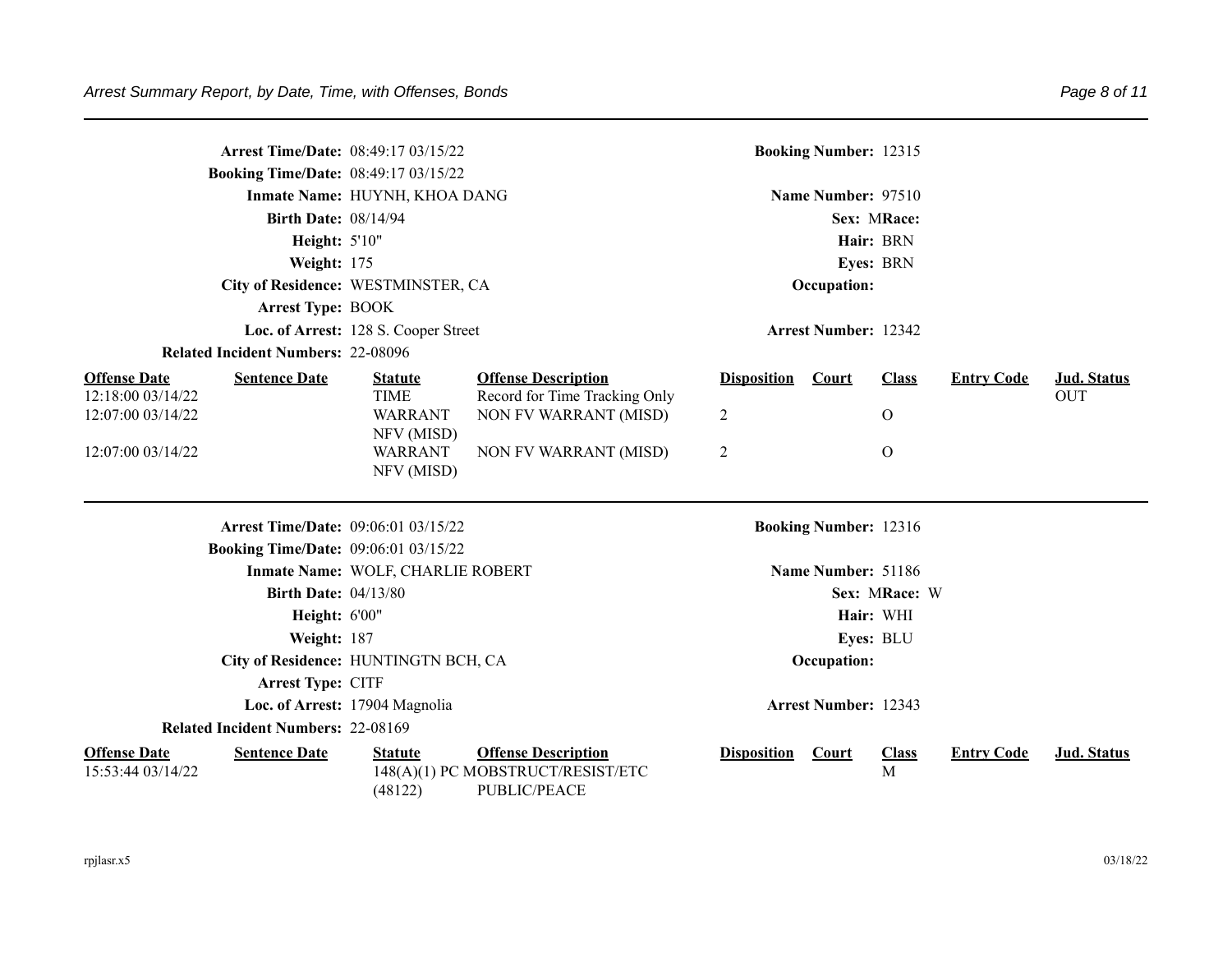| <b>Offense Date</b>                      | <b>Sentence Date</b>                                                                      | <b>Statute</b>                                 | <b>Offense Description</b><br>OFFICER/EMERGENCY MED                           | <b>Disposition</b>      | Court                        | <b>Class</b>      | <b>Entry Code</b> | Jud. Status |
|------------------------------------------|-------------------------------------------------------------------------------------------|------------------------------------------------|-------------------------------------------------------------------------------|-------------------------|------------------------------|-------------------|-------------------|-------------|
| 15:53:44 03/14/22                        |                                                                                           | 8.36.010                                       | <b>TECH</b><br>Drinking in public                                             |                         |                              | M                 |                   |             |
|                                          | <b>Arrest Time/Date: 21:12:00 03/15/22</b><br><b>Booking Time/Date: 21:12:00 03/14/22</b> |                                                |                                                                               |                         | <b>Booking Number: 12319</b> |                   |                   |             |
|                                          |                                                                                           | Inmate Name: ROBISON, KENNETH DALE             |                                                                               |                         | Name Number: 43798           |                   |                   |             |
|                                          | <b>Birth Date: 08/20/61</b><br>Height: '"                                                 |                                                |                                                                               |                         | Hair:                        | Sex: MRace: H     |                   |             |
|                                          | Weight: $0$<br>City of Residence: COSTA MESA, CA                                          |                                                |                                                                               |                         | Occupation:                  | <b>Eyes: BRN</b>  |                   |             |
|                                          | <b>Arrest Type: BOOK</b>                                                                  | Loc. of Arrest: EUCLID ST AND 405              |                                                                               |                         | <b>Arrest Number: 12346</b>  |                   |                   |             |
|                                          | <b>Related Incident Numbers: 22-08335</b>                                                 |                                                |                                                                               |                         |                              |                   |                   |             |
| <b>Offense Date</b><br>21:12:00 03/15/22 | <b>Sentence Date</b>                                                                      | <b>Statute</b><br>(35423)                      | <b>Offense Description</b><br>11364(A) HS M POSSESS UNLAWFUL<br>PARAPHERNALIA | <b>Disposition</b><br>3 | <b>Court</b>                 | <b>Class</b><br>M | <b>Entry Code</b> | Jud. Status |
| 21:12:00 03/15/22<br>21:12:00 03/15/22   |                                                                                           | <b>WARRANT</b><br>NFV (MISD)<br><b>WARRANT</b> | NON FV WARRANT (MISD)<br><b>NON FV WARRANT (MISD)</b>                         | 3<br>3                  |                              | M<br>M            |                   |             |
|                                          |                                                                                           | NFV (MISD)                                     |                                                                               |                         |                              |                   |                   |             |

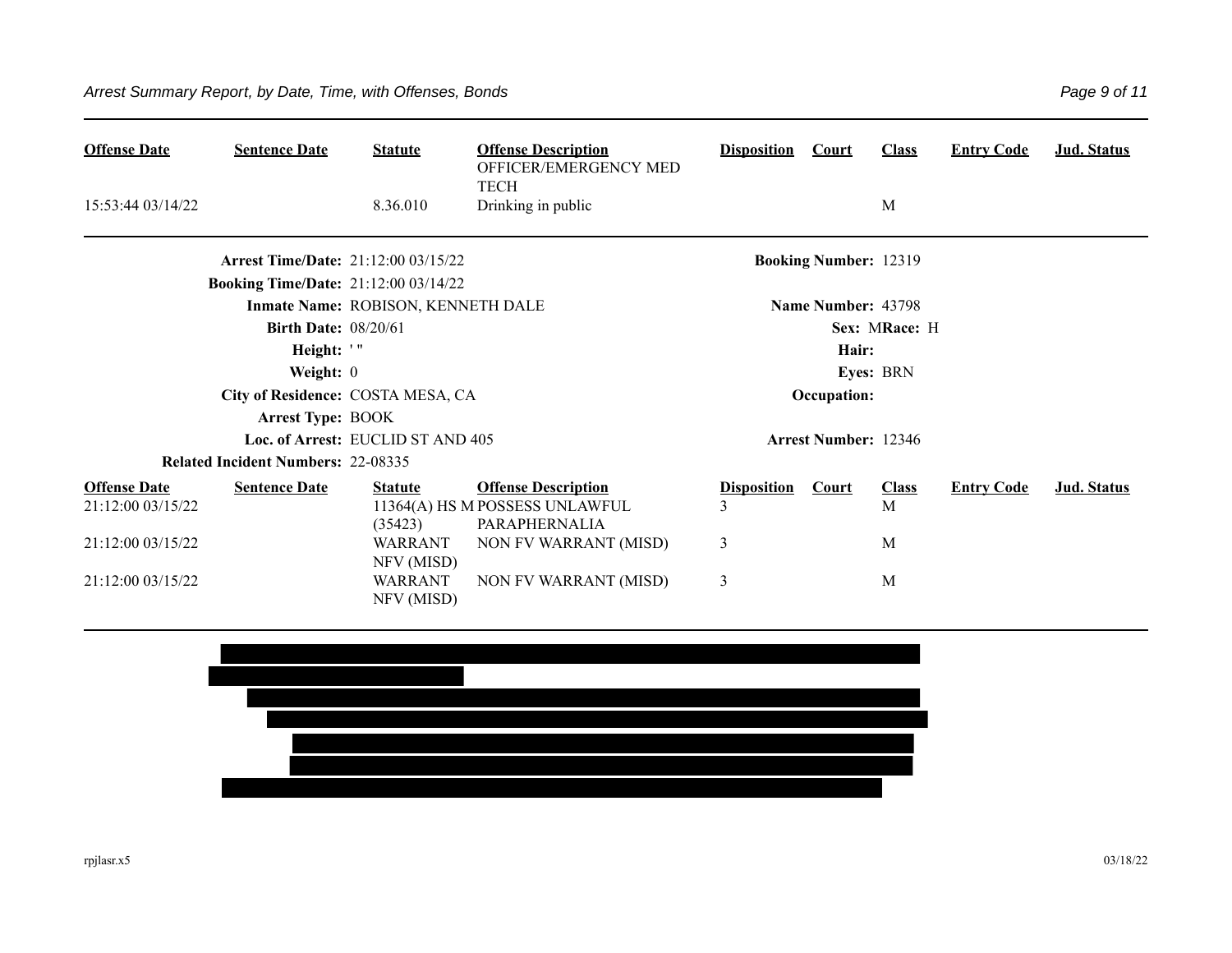